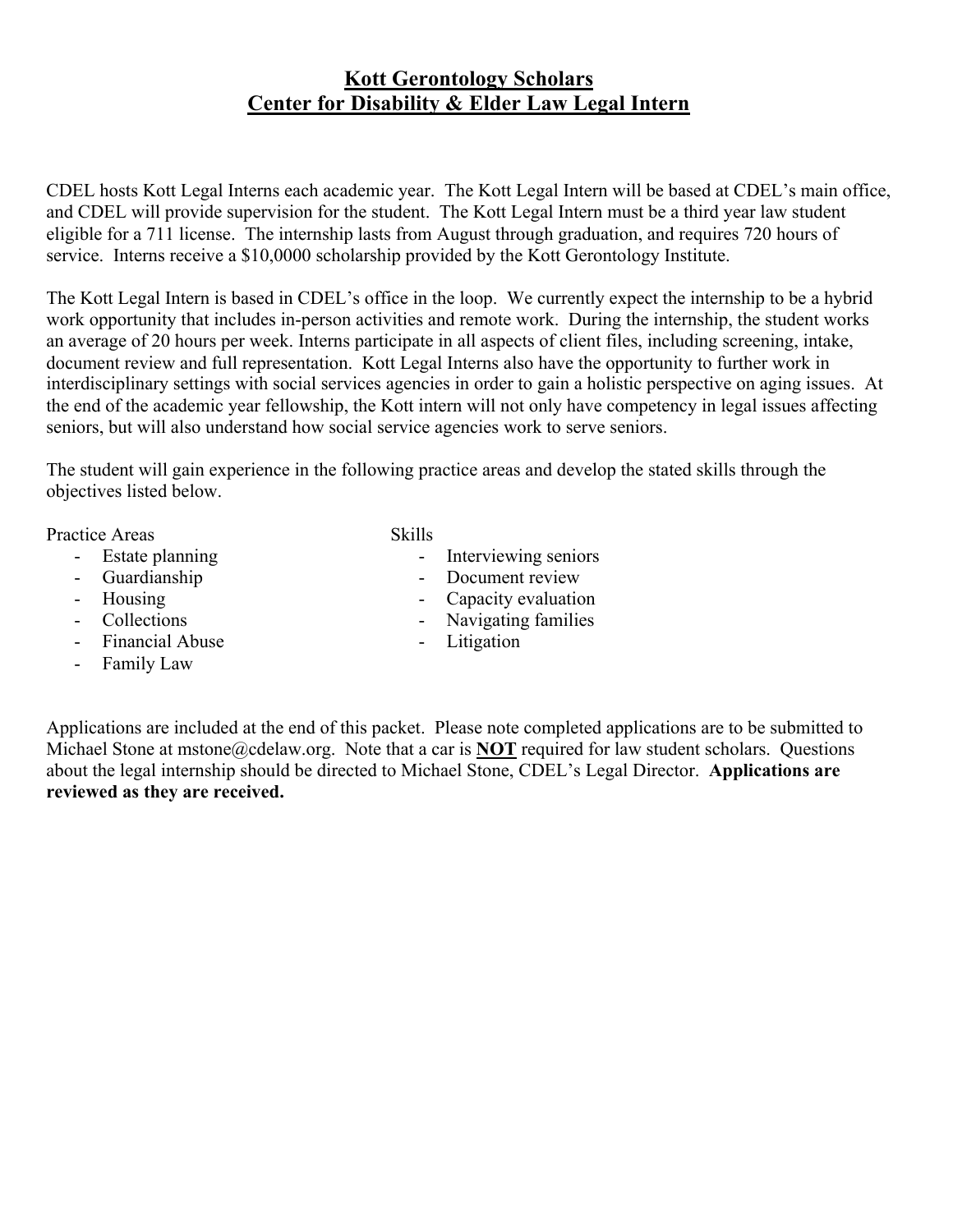| Objective                                       | <b>CDEL</b>                                       |
|-------------------------------------------------|---------------------------------------------------|
| Understand the necessity of community based     | Work with the Community Clinics to provide        |
| services                                        | legal services in high-need communities           |
|                                                 | including clinics directed at particular          |
|                                                 | vulnerable populations                            |
| Create a simple estate plan                     | 1. Draft Simple Wills                             |
|                                                 | 2. Draft Illinois Transfer on Death Instruments   |
|                                                 |                                                   |
| Develop an understanding of the guardianship    | 1. Volunteer at the pro se guardianship help      |
| process                                         | desk                                              |
|                                                 | 2. Represent a petitioner filing for guardianship |
|                                                 | of the person                                     |
|                                                 |                                                   |
|                                                 |                                                   |
| Become proficient in drafting Power of          | 1. Participate in Power of Attorney Workshops     |
| <b>Attorney Documents</b>                       | 2. Provide informational speaking engagements     |
|                                                 | at senior centers and senior living communities   |
|                                                 |                                                   |
|                                                 |                                                   |
|                                                 |                                                   |
|                                                 |                                                   |
| Assess collections cases, and the different     | 1. Complete candidate intakes for collection      |
| remedies available                              | cases and document review                         |
|                                                 | 2. Represent a client in a small claims action    |
|                                                 |                                                   |
|                                                 |                                                   |
|                                                 |                                                   |
| Comprehend Illinois landlord tenant law         | 1. Complete candidate intakes and document        |
|                                                 | review                                            |
|                                                 | 2. Defend client in eviction proceedings          |
|                                                 |                                                   |
| Recognize elder financial abuse                 | Complete candidate intakes and document           |
|                                                 | review                                            |
|                                                 | 2. Work with pro bono attorneys to recover        |
|                                                 | assets                                            |
| Know the ethical duties of working with elderly | 1. Evaluate candidate capacity                    |
| clients                                         | 2. Navigate capacity issues with family           |
|                                                 | members                                           |
|                                                 |                                                   |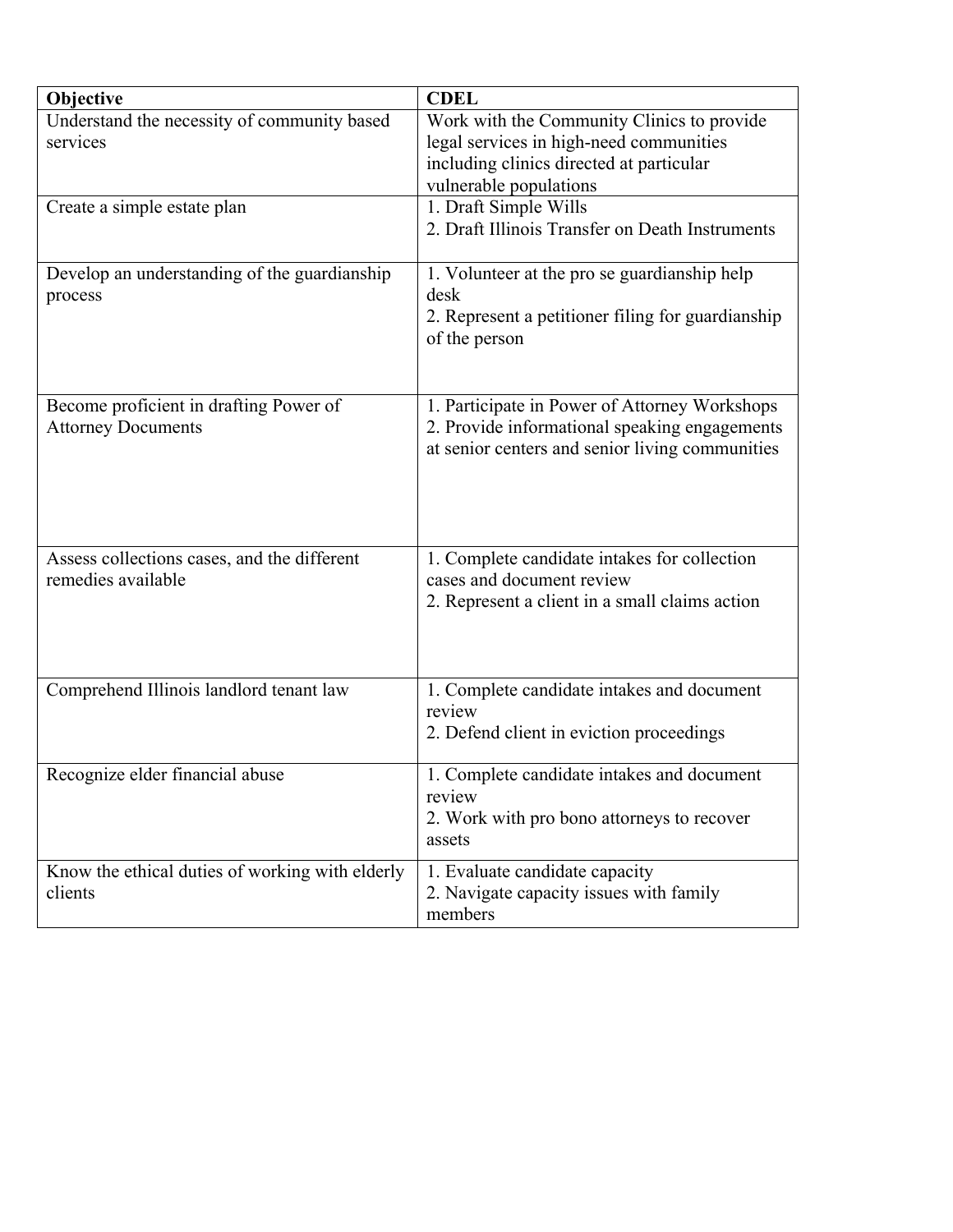## **2022-23 Kott Gerontology Scholars Program Description**

**Overview:** Since 2004, the Russell and Josephine Kott Charitable Trust has provided for paid internships to advanced graduate students with a focus on aging attending Chicago-area universities. The Kott Gerontology Institute administers the internship program. The intent of the Kott Gerontology Scholars Program is to encourage and support graduate students in a variety of professional specializations to develop skills that will prepare them to continue working with older adults after graduation.

**The Consortium:** The following agencies currently comprise the consortium and may serve as internship sites: Aging Care Connections (Lagrange), Center for Disability and Elder Law (Chicago), Concordia University, DuPage County Senior Services (Wheaton), North Shore Senior Services (Northfield), Oak Park Township Senior Services (Oak Park), Palatine Township Senior Citizens Council (Palatine), PLOWS Council on Aging (Palos Heights), Age Options (Oak Park) and Rush University Healthy Aging Services. Several of the agencies have been designated by the Illinois Department on Aging as Case Coordination Units (CCU), and all of the agencies assess the needs and either arrange for or directly provide community-based services to seniors. Five of the agencies are Elder Abuse Provider Agencies for specific service areas. Each agency offers a set of core assessment and case management services, and individual agencies provide a range of other services that include adult day care, senior protective services, home delivered meals, homemakers, caregiver support, legal services, counseling and information and referral. Agencies offering placements may change yearly based on the availability of appropriate internship opportunities.

**Scholarship Terms:** Kott Gerontology Scholar Program provides a \$10,000 scholarship for a complete academic year, paid directly to interns' universities for deposit into their personal student accounts in three equal payments. Interns are expected to be registered as full-time students during their internships. Partial and partyear scholarships are not offered. The funds are for use by individual Kott Gerontology Scholars to defray academic expenses, including tuition, loan repayment and other expenses. It is the responsibility of interns to ensure that payments are deposited into their accounts by their respective universities. **Interns are required to participate in no less than 720 hours of on-site field experience, regardless of the field work requirements of their respective academic institutions. Interns will not receive field credit from consortium agencies until these hours have been completed in total.** Interns who fail to receive a passing grade in their field experience from their respective academic institutions for any grading period, withdraw from or change academic programs, voluntarily withdraw from the Kott Gerontology Scholars Program, fail to maintain adequate placement hours to complete the internship academic year, or are terminated by their consortium agency for any reason, will not receive the balance of any remaining scholarship payments. **Internship site assignments are the responsibility of consortium members, who take into consideration agency needs, interns' preferences, and commuting time in making assignments.**

**Kott Scholars Profile:** Kott Gerontology Scholars represent a range of professions that have included social work, psychology, counseling, law and dance movement therapy. The Kott Gerontology Institute strives to expand through its internships the range of professionals that will continue to serve seniors after graduation. Advanced students enrolled in graduate university programs in the Chicago area and accredited by the professional organizations that they represent are considered for internships.

**The Internship Experience:** The Kott Gerontology Scholars Program provides intensive training. Interns are assigned to a primary agency for a placement that requires 720 hours of on-site participation over a complete and continuous academic year, or approximately three full days per week from September through May. In order to encourage interns to learn from each other and share their experiences, Kott interns meet together as a group on several occasions during the school year, participate in a dinner for all previous Kott Scholars, and are required to complete a project that meets the needs of the agency in which they are placed. Most students spend some time working at their respective agencies during school vacations to complete their hours and to provide continuity of services to clients. Because Kott consortium agencies serve clients in broad geographic areas,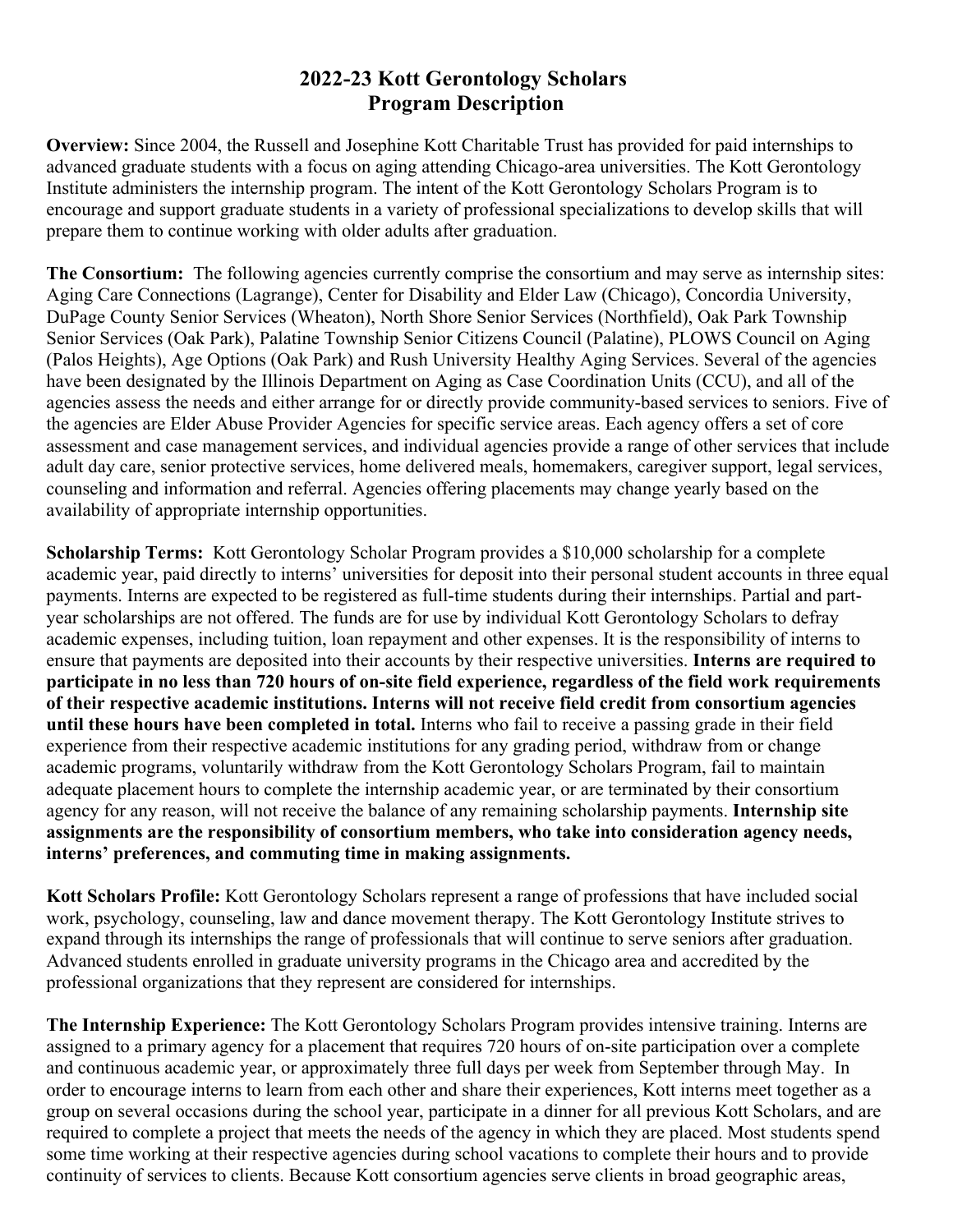interns are required to provide their own automobile transportation and submit documentation of personal insurance for vehicles upon acceptance to the program. Interns do not transport clients in their work.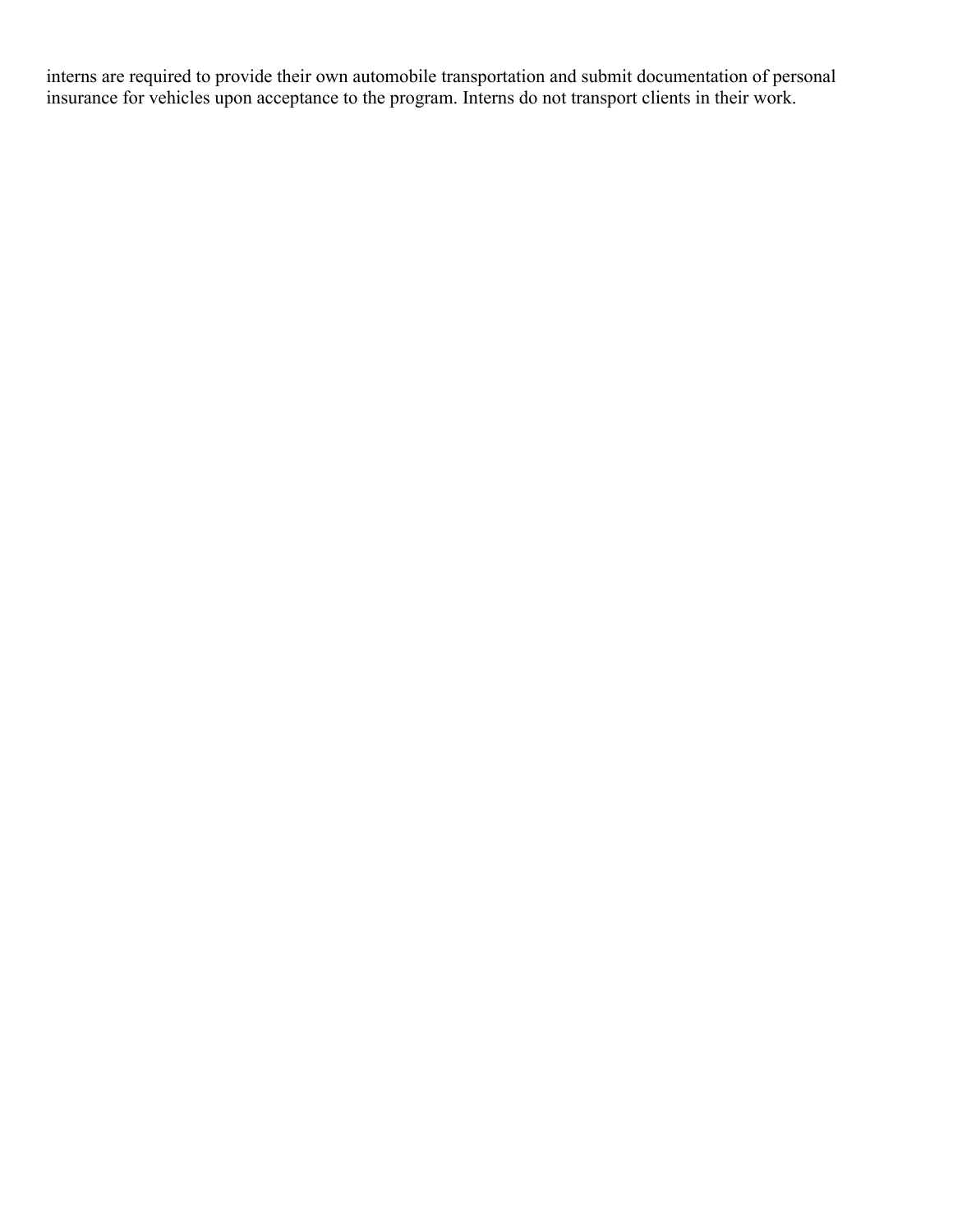# **2022-23 Kott Gerontology Scholars Application Guidelines**

**Application Procedures:** To be considered for admission to the 2022-23 Kott Gerontology Scholars Program, applicants should complete the following steps in the on-line application process. **Applications are reviewed as they are received.** 

#### **Applications will be reviewed continuously in the order that they are received.**

1. Complete the Kott Gerontology Institute Scholars Program Application. Applications are available on our website http://kottinstitute.org.

2. Submit a resume that includes educational history, employment, and practicum and volunteer experiences.

3. Request two personal references. One reference must be submitted by a faculty member of their current academic program who is familiar with the applicant's academic performance and interest, preparation and experience in gerontology, or other experience relevant to the internship. The second reference should be from an individual who has supervised the applicant outside of the academic setting. **For applicants who previously have completed or are currently involved in a practicum experience, the second reference must be provided by the applicant's supervisor from that placement.** References will be accepted by e-mail attachments with electronic signatures, or in pdf format that includes a signature.

Submit application materials and references by e-mail, with attached documents in pdf or MS Word-compatible format, to:

**Michael Stone Legal Director Center for Disability & Elder Law mstone@cdelaw.org Subject Line – "Kott Application 2022-23"**

4. Applicants will be informed by e-mail when their applications are complete.

5. Kott coordinators from consortium agencies will review applications in the order that they are received and select candidates for individual, in-person interviews with representatives from the agencies.

6. Based on applicants' work and field experiences, academic records, statements of interest in gerontology, references and personal interviews, the consortium coordinators will select potential candidates to be contacted and offered internships.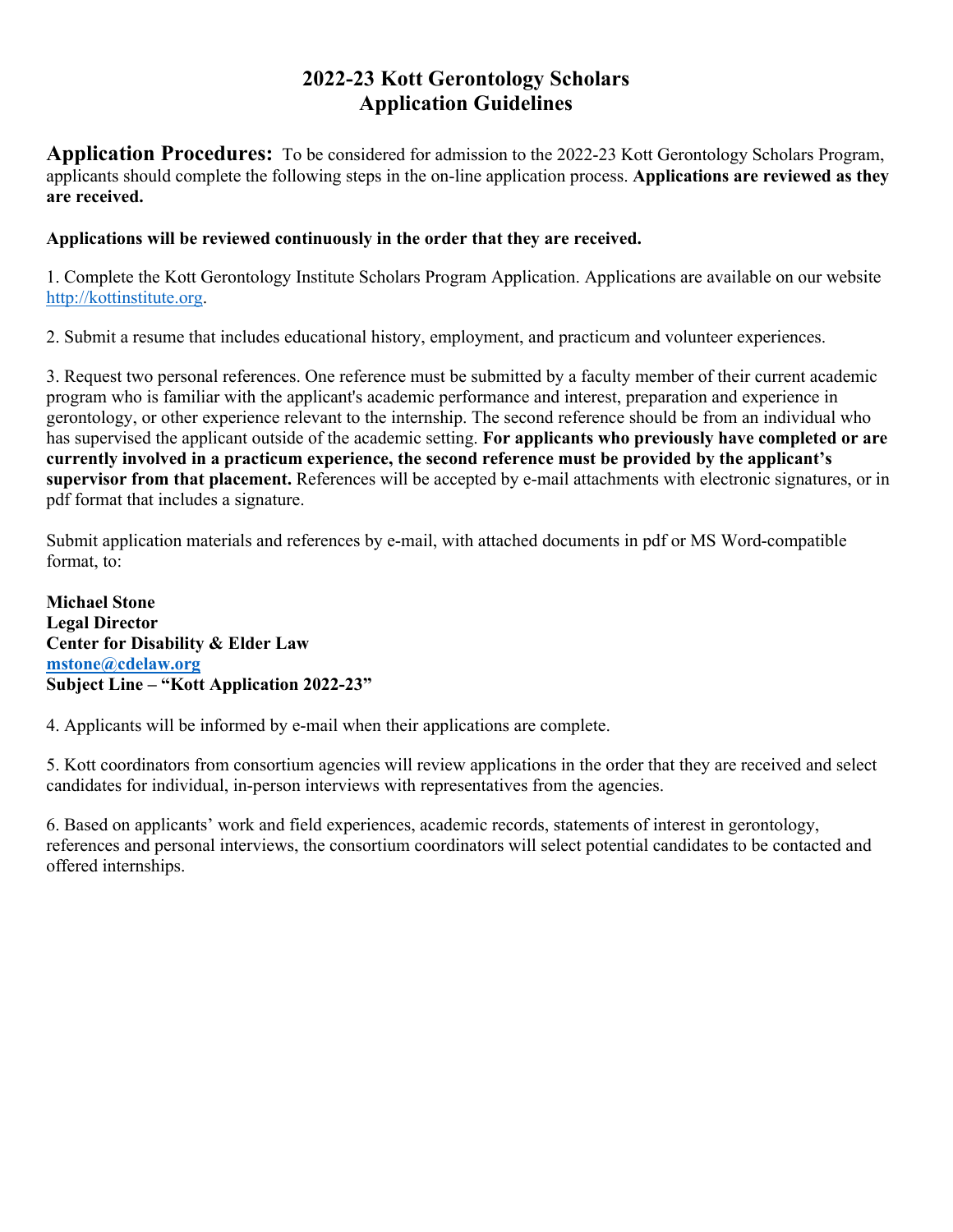# *2021-22 Kott Gerontology Scholars Program Internship Application*

| Social Security Number         |             |              |                             |  |  |
|--------------------------------|-------------|--------------|-----------------------------|--|--|
| Legal Last/Family Name         |             |              | Name Suffix (e.g., Jr., III |  |  |
| First Name                     | Middle Name |              |                             |  |  |
| Date of Birth                  |             |              | Preferred Pronouns          |  |  |
| E-Mail Address                 |             | Phone Number |                             |  |  |
| Address                        |             |              |                             |  |  |
|                                |             |              |                             |  |  |
| Permanent Address if Different |             |              |                             |  |  |
|                                |             |              |                             |  |  |

## *College and University Information*

| Name of college and location                          |      | Dates |      |     | Degree(s)<br>previously | How many<br>semester<br>hours?<br>hrs./quarter | If you are enrolled<br>now, for how many |
|-------------------------------------------------------|------|-------|------|-----|-------------------------|------------------------------------------------|------------------------------------------|
| (city and state, or country)<br>$(most$ recent first) |      | From  | To   |     | earned and              |                                                |                                          |
|                                                       | M o. | Yr.   | M o. | Yr. | date(s)                 | hrs. have you<br>completed?                    |                                          |
|                                                       |      |       |      |     |                         |                                                |                                          |
|                                                       |      |       |      |     |                         |                                                |                                          |
|                                                       |      |       |      |     |                         |                                                |                                          |
|                                                       |      |       |      |     |                         |                                                |                                          |
|                                                       |      |       |      |     |                         |                                                |                                          |

### *Identifying Information*

| City or Town of Birth   | State (or country) of Birth                | Are you a citizen of the           |  |
|-------------------------|--------------------------------------------|------------------------------------|--|
|                         |                                            | <b>United States?</b><br>yes<br>no |  |
| If not, what country?   | Type of Visa                               | Alien Registration Number          |  |
|                         |                                            |                                    |  |
| Driver's License Number | State In Which Driver's License Was Issued |                                    |  |
|                         |                                            |                                    |  |
|                         |                                            |                                    |  |
|                         |                                            |                                    |  |
|                         |                                            |                                    |  |
|                         |                                            |                                    |  |

## *Name of Person To Be Contacted In Case of Emergency*

| Name                                              | Relationship                  |
|---------------------------------------------------|-------------------------------|
| Street Address (include apartment or unit number) | Telephone Number<br>Area Code |